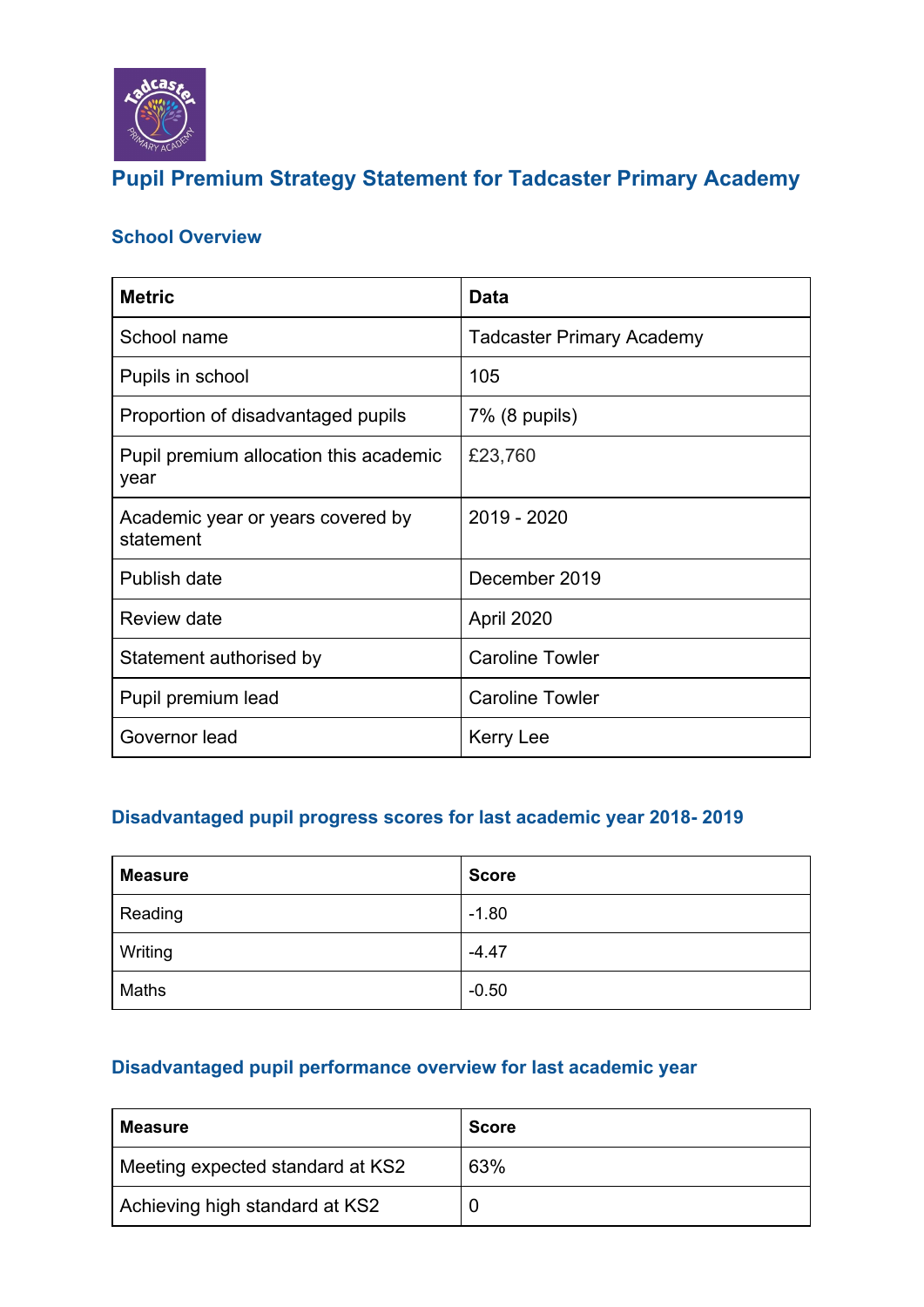### **Strategy aims for disadvantaged pupils**

| <b>Measure</b>                                                                                                                                                                                   | <b>Activity</b>                                                                                                                                                                                                                                                                                                                                                                                                           |
|--------------------------------------------------------------------------------------------------------------------------------------------------------------------------------------------------|---------------------------------------------------------------------------------------------------------------------------------------------------------------------------------------------------------------------------------------------------------------------------------------------------------------------------------------------------------------------------------------------------------------------------|
| To raise outcomes for<br>disadvantaged pupils                                                                                                                                                    | Analysis of assessment data for Pupil Premium<br>children within pupil progress meetings. Identify<br>need and plan interventions accordingly to<br>support these pupils. Pupil progress meetings<br>held with class teacher and teaching assistants<br>alongside SLT will highlight where gaps are not<br>narrowing and plan next steps.                                                                                 |
|                                                                                                                                                                                                  | SEND/ additional needs intervention training will<br>be delivered by the SENDco to support all staff to<br>ensure they know how best to ensure all children<br>make effective progress.                                                                                                                                                                                                                                   |
| To improve the attendance for<br>all pupil premium children and<br>provide support where needed                                                                                                  | Attendance for pupil premium children will be<br>tracked by attendance lead and support will be in<br>place where attendance is below 97%<br>Where any pupil premium children's attendance is<br>below 90% action plan meetings will be held to<br>identify how we can support these children's<br>attendance to improve.                                                                                                 |
| To provide a tailored wellbeing<br>provision for those children<br>with social, emotional and<br>behavioural needs and to build<br>self-esteem and resilience for<br>all pupil premium children. | Pastoral lead to support pupil premium children<br>with self-esteem and resilience work within Hub<br>Club sessions and in specific interventions where<br>appropriate. Pastoral lead to support staff in<br>meeting the needs of pupil premium children.                                                                                                                                                                 |
| To provide pastoral support<br>for those families who<br>experience difficulties and<br>need additional support                                                                                  | Where families need additional support the<br>Pastoral Lead will provide this, identifying any<br>additional services where applicable such as<br>Early Help.                                                                                                                                                                                                                                                             |
| To ensure that children<br>receive access to<br>opportunities outside of<br>lessons                                                                                                              | Children have an exposure to and immersion in a<br>range of situations, activities and experiences in<br>order to enrich the curriculum opportunities that<br>they receive. Children can draw on these<br>increased experiences in all curriculum areas,<br>particularly in writing, leading to raised<br>achievement. Greater aspirations for all children<br>as they gain experience of the wider world around<br>them. |
|                                                                                                                                                                                                  | To fund school trips and residentials for those                                                                                                                                                                                                                                                                                                                                                                           |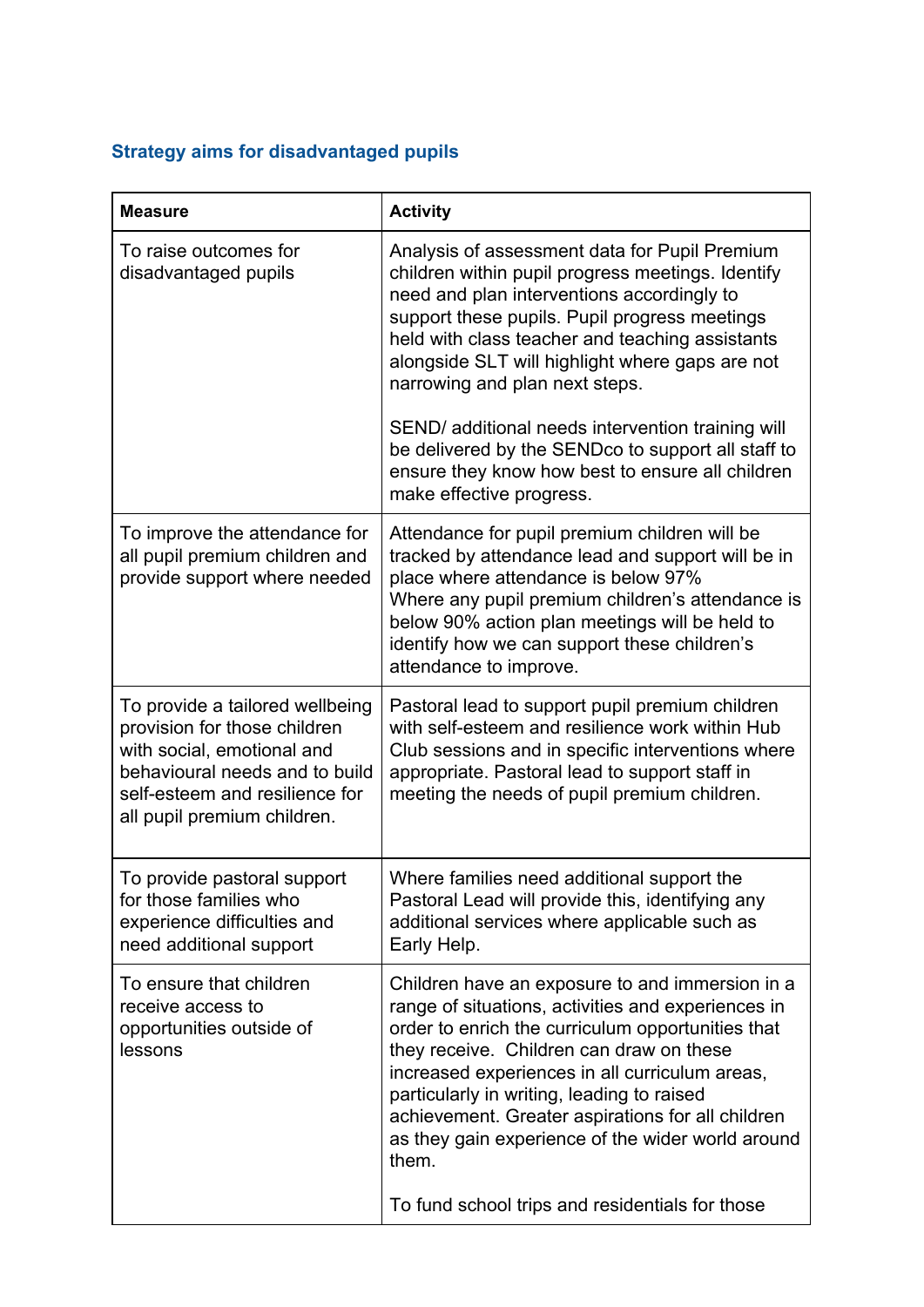|                                                       | children in receipt of free school meals where<br>requested.<br>To provide PE kit, swimming kit or other school<br>equipment where requested                                                                                                                                                                                                                                                                                                                                                                                                                                                                                                                                                                              |
|-------------------------------------------------------|---------------------------------------------------------------------------------------------------------------------------------------------------------------------------------------------------------------------------------------------------------------------------------------------------------------------------------------------------------------------------------------------------------------------------------------------------------------------------------------------------------------------------------------------------------------------------------------------------------------------------------------------------------------------------------------------------------------------------|
| Barriers to learning that these<br>priorities address | -Raising outcomes for disadvantaged pupils,<br>diminishing the difference between these children<br>and their peers<br>-Helping the staff to gain greater confidence in<br>working with children to support their well being<br>and mental health needs. Raised self-esteem<br>and attitudes allow for children accessing the<br>curriculum in class leading to raised levels of<br>attainment.<br>-Missed learning opportunities as a result of lower<br>attendance rates therefore impacting on<br>outcomes of these pupils<br>-Parents financial circumstances and the level of<br>engagement of these families<br>- Limited life experiences to support children's<br>development and opportunities available to them |
| Projected spending                                    | £23760                                                                                                                                                                                                                                                                                                                                                                                                                                                                                                                                                                                                                                                                                                                    |

## **Teaching priorities for this academic year**

| Aim                     | Target                                                                                                               | <b>Target date</b> |
|-------------------------|----------------------------------------------------------------------------------------------------------------------|--------------------|
| Progress in Reading     | To raise attainment ensuring that<br>all children in each year group<br>make accelerated progress in<br>reading.     | <b>July 2020</b>   |
| Progress in Writing     | To raise attainment ensuring that<br>all children in each year group<br>make accelerated progress in<br>writing.     | <b>July 2020</b>   |
| Progress in Mathematics | To raise attainment ensuring that<br>all children in each year group<br>make accelerated progress in<br>mathematics. | <b>July 2020</b>   |
| Progress in phonics     | To raise attainment ensuring that<br>all children in each year group<br>make accelerated progress in<br>phonics.     | <b>July 2020</b>   |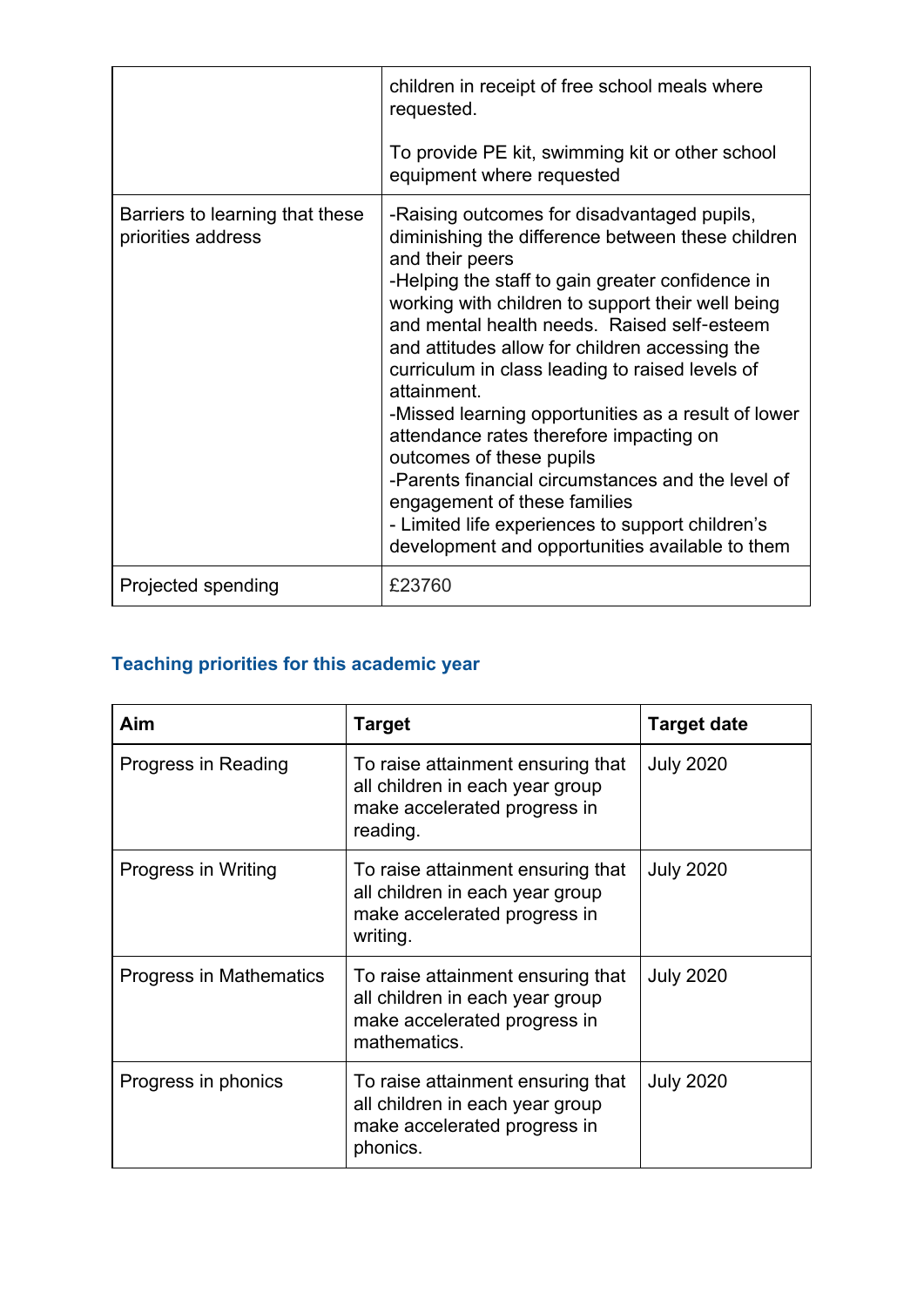## **Targeted academic support for current academic year**

| <b>Measure</b>                                                                                                                                                                                          | <b>Activity</b>                                                                                                                                                                                                                                                                                                                                                                                                                                                                                                                                                                                                                                                                                                                                                                                                                                                                                                                                  |
|---------------------------------------------------------------------------------------------------------------------------------------------------------------------------------------------------------|--------------------------------------------------------------------------------------------------------------------------------------------------------------------------------------------------------------------------------------------------------------------------------------------------------------------------------------------------------------------------------------------------------------------------------------------------------------------------------------------------------------------------------------------------------------------------------------------------------------------------------------------------------------------------------------------------------------------------------------------------------------------------------------------------------------------------------------------------------------------------------------------------------------------------------------------------|
| To raise outcomes for<br>disadvantaged pupils                                                                                                                                                           | Phonics Year One: At the beginning of the academic<br>year children will be assessed to identify gaps in<br>phonic knowledge and interventions will be carried<br>out to ensure that improve their understanding                                                                                                                                                                                                                                                                                                                                                                                                                                                                                                                                                                                                                                                                                                                                 |
|                                                                                                                                                                                                         | IDL will be purchased and used to support children<br>with their reading skills so that reading outcomes<br>improve                                                                                                                                                                                                                                                                                                                                                                                                                                                                                                                                                                                                                                                                                                                                                                                                                              |
|                                                                                                                                                                                                         | 1:1 daily reading sessions will be carried out to<br>support pupils                                                                                                                                                                                                                                                                                                                                                                                                                                                                                                                                                                                                                                                                                                                                                                                                                                                                              |
|                                                                                                                                                                                                         | Year 6 booster sessions will be delivered to support<br>any children who have gaps and to ensure that<br>outcomes are raised for these pupils                                                                                                                                                                                                                                                                                                                                                                                                                                                                                                                                                                                                                                                                                                                                                                                                    |
|                                                                                                                                                                                                         | Interventions to be carried out to meet the needs of<br>pupil premium children                                                                                                                                                                                                                                                                                                                                                                                                                                                                                                                                                                                                                                                                                                                                                                                                                                                                   |
| To provide a tailored<br>well-being provision for<br>those children with social,<br>emotional and behavioural<br>needs and to build<br>self-esteem and resilience<br>for all pupil premium<br>children. | Support for PPG pupils with identified barriers to<br>learning through a range of targeted<br>emotional/mental health interventions, Worry-box,<br>Fireworks and social groups. Purchase of resources<br>to support children with social and emotional mental<br>health needs.<br>Regular sessions of circles for KS1 and KS2<br>children delivered by Pastoral Lead to support all<br>children including vulnerable PPG children.<br>Lunchtime provision in the form of Hub Club to offer<br>alternative provision to support vulnerable PPG<br>children.<br>A nurture facility, 'The Hub' for KS1 and KS2 which<br>addresses children's learning, behaviour, emotional<br>and social needs through small groups.<br>Special Educational Needs provision. Support for<br>KS1/KS2 PPG pupils with identified barriers to<br>learning through directed support from assistant<br>teachers.<br>SEN/ intervention training for staff to support PPG |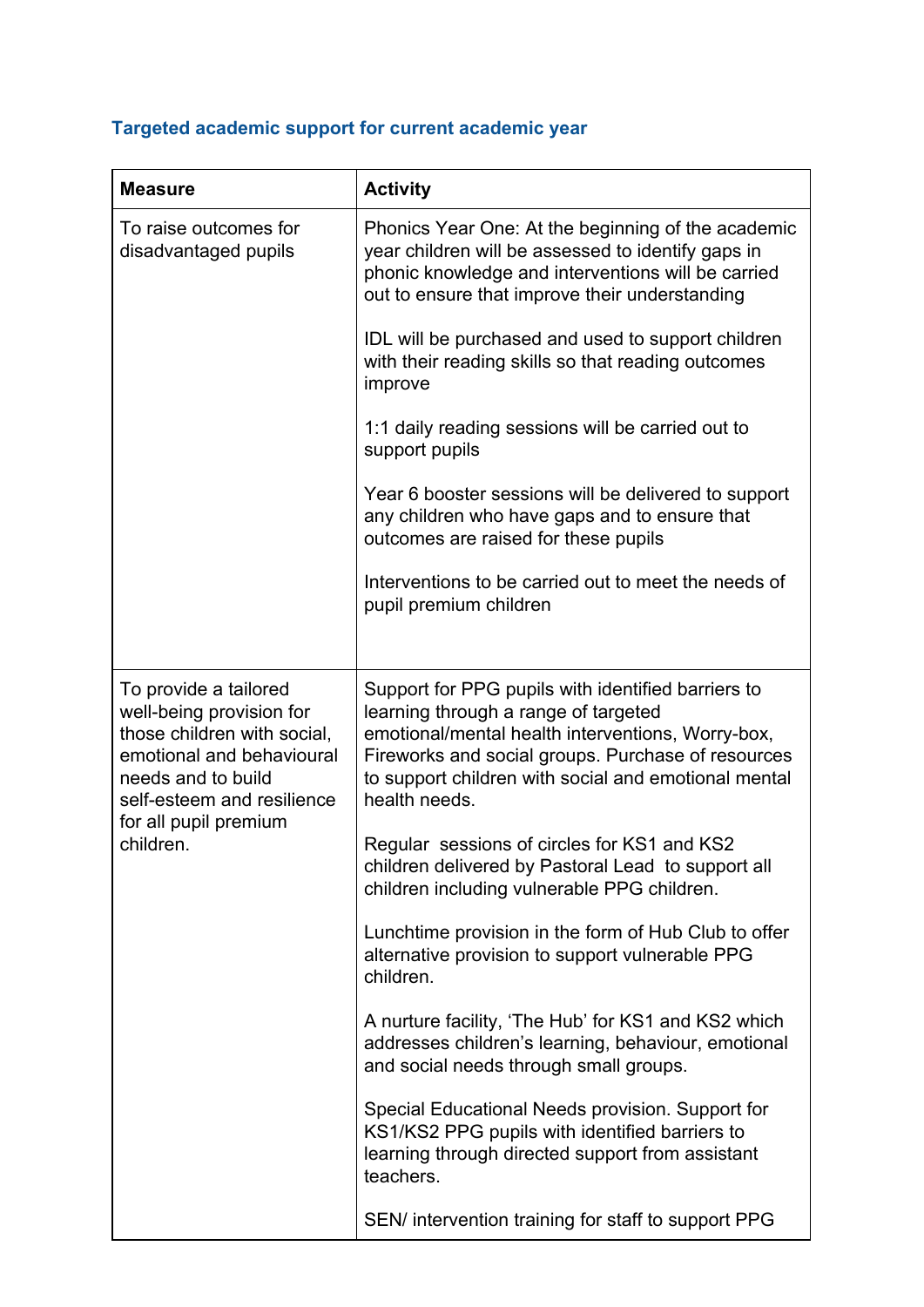| Barriers to learning these<br>priorities address | -Raising outcomes for disadvantaged pupils,<br>diminishing the difference between these children<br>and their peers<br>-Low self esteem, resilience and aspirations for<br>some PP pupils. |
|--------------------------------------------------|--------------------------------------------------------------------------------------------------------------------------------------------------------------------------------------------|
| Projected spending                               | £18,000                                                                                                                                                                                    |

# **Wider strategies for current academic year**

| <b>Measure</b>                                                                                                                                                     | <b>Activity</b>                                                                                                                                                                                                                                                                                                                 |
|--------------------------------------------------------------------------------------------------------------------------------------------------------------------|---------------------------------------------------------------------------------------------------------------------------------------------------------------------------------------------------------------------------------------------------------------------------------------------------------------------------------|
| Monitoring of attendance including Pupil<br>Premium Grant children to ensure that<br>all pupils are in school, on time every<br>day                                | Effective tracking of attendance to<br>ensure that all pupils have attendance<br>above 96%, letters to be sent out when<br>pupils attendance falls below 96% and<br>90% (Persistent absentee pupils).                                                                                                                           |
|                                                                                                                                                                    | PA pupils are monitored carefully<br>through PA action plans being<br>established, regular communication with<br>families.                                                                                                                                                                                                      |
| To ensure that children receive access<br>to opportunities outside of lessons<br>including trips, clubs and school<br>activities so that financial barriers do not | To fund school trips and residentials for<br>those children in receipt of free school<br>meals.                                                                                                                                                                                                                                 |
| pose a challenge to participation for PP<br>children                                                                                                               | To provide PE kit, swimming kit or other<br>school equipment where requested                                                                                                                                                                                                                                                    |
| To provide pastoral support for those<br>families who experience difficulties and<br>need additional support                                                       | Where families need additional support<br>the Pastoral Lead will provide this,<br>identifying any additional services<br>where applicable such as Early Help.                                                                                                                                                                   |
| Barriers to learning that these priorities<br>address                                                                                                              | -Missed learning opportunities as a<br>result of lower attendance rates<br>therefore impacting on outcomes of<br>these pupils<br>-Parents financial circumstances and<br>the level of engagement of these<br>families<br>- Limited life experiences to support<br>children's development and<br>opportunities available to them |
| Projected spending                                                                                                                                                 | £5,760                                                                                                                                                                                                                                                                                                                          |